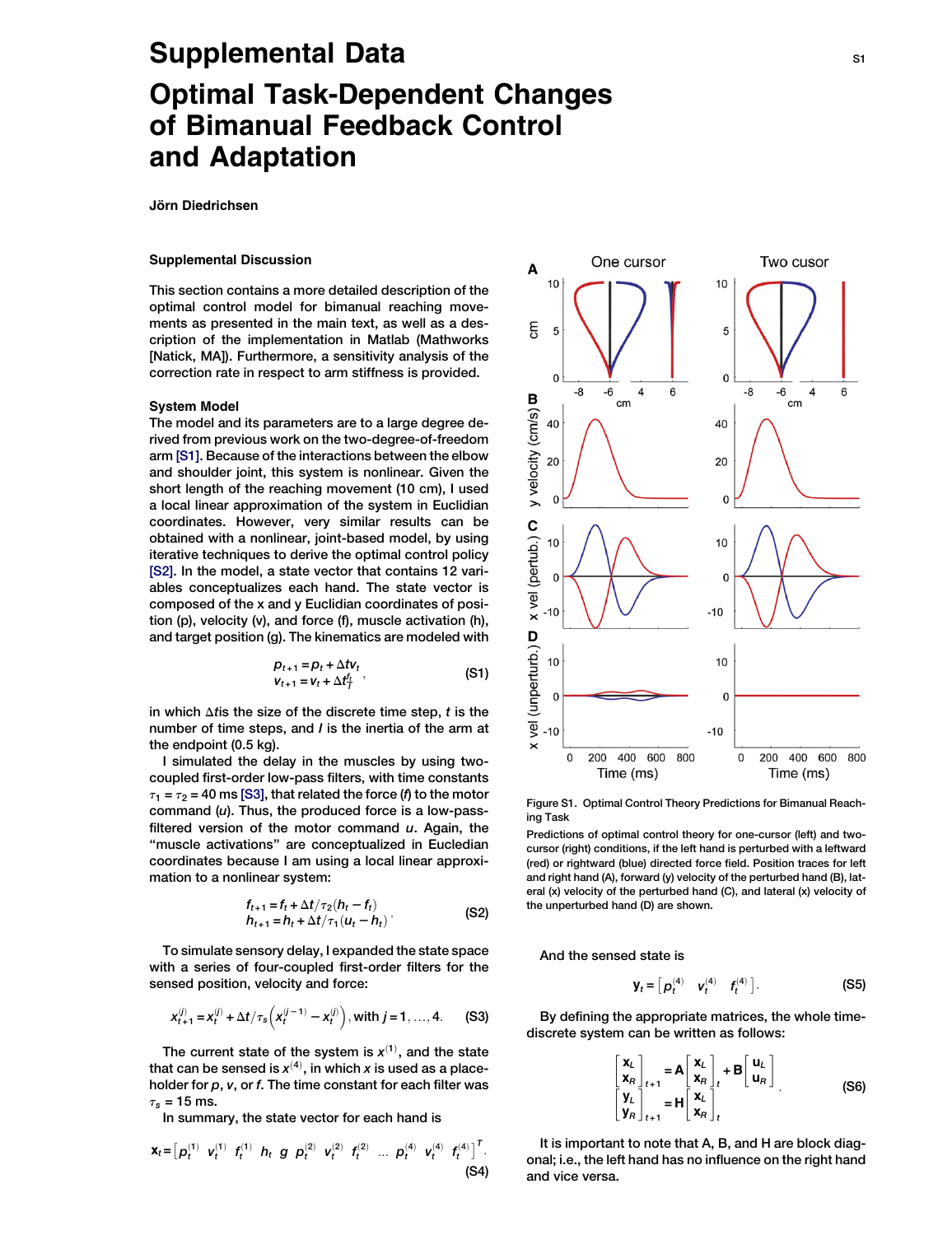



Experimental data from experiment 1, plotted in the same format as in Figure S1. Results are averaged across hands and participant and displayed such that the perturbed hand appears on the left. As the arm stiffness of the perturbed hand increases, the within-hand correction rate increases and the between-hand correction decreases.

The stiffness of the perturbed arm was the only system parameter that was fitted to the experimental data. I used the data from the two-cursor condition and minimized the squared difference between the observed and simulated perturbation. The estimated stiffness term was 129.9 N/m.

The system matrices can be generated by calling M = bimoc\_system('system').

### The Cost Functions

The cost function for the two-cursor condition is composed of three terms:

$$
J = \sum_{t=1}^{T} w_{p,t} \left( \|p_{L,t} - g_L\|^2 + \|p_{R,t} - g_R\|^2 \right) + w_{v,t} \left( v_{L,t}^2 + v_{R,t}^2 \right) + w_u \left( u_{L,t}^2 + u_{R,t}^2 \right).
$$
 (S7)

The third term is the time-independent control cost. The first term reflects the cost of not being at the target location, and the second term reflects the cost of not having zero velocity. These costs increase exponentially over the course of the movement up to the maximal movement time (900 ms), reflecting the requirement of



Figure S3. Sensitivity Analysis of the Correction Rate in Respect to the Parameter Arm Stiffness

Sensitivity analysis of the correction rate in respect to the parameter arm stiffness (N/m). As the arm stiffness of the perturbed hand increases, the within-hand correction rate increases and the between-hand correction decreases.

being at the target with zero velocity in the end of the movement:

$$
w_{p,t} = c_p \exp\left(-\frac{(MT - t\Delta t)}{\tau_{\text{cost}}}\right)
$$
  
\n
$$
w_{v,t} = c_v \exp\left(-\frac{(MT - t\Delta t)}{\tau_{\text{cost}}}\right).
$$
 (S8)

To derive the relative weights of the costs and the time constant of the exponential rise, I estimated these parameters to fit the velocity profile of unperturbed movements, resulting in  $\tau_{\text{cost}} = 51$  ms,  $c_p = 40 \text{ m}^{-2}$ ,  $c_v$  = 5 s<sup>2</sup>/m<sup>2</sup>, and  $w_u$  = 5\*10e-5/s. For the one-cursor task, I used the same cost function, but replaced the position term with a common spatial term (Equation 2). The time-dependent cost function can be written in the form of

$$
J = \sum_{t=1}^{T} \mathbf{x}_t^T \mathbf{Q}_t \mathbf{x}_t + \mathbf{u}_t^T \mathbf{R} \mathbf{u}_t, \tag{S9}
$$

and these matrices are generated for the one- and twocursor conditions by  $J = b$ imoc\_system('costfunction', M, 'cursor',number\_of\_cursors).

## Derivation of the Optimal Control Policy

With the cost function, the Riccati Equations [\[S4\]](#page-2-0) are used to calculated the optimal cost-to-go matrix  $V_t$ and the optimal control gains  $L_t$ . This computation is performed from the end to the start of the movement, iteratively moving backward in time:

$$
\mathbf{V}_{T} = \mathbf{Q}_{T}
$$
  
\n
$$
\mathbf{L}_{t} = (\mathbf{R} + \mathbf{B}^{T} \mathbf{V}_{t+1} \mathbf{B})^{-1} \mathbf{B}^{T} \mathbf{V}_{t+1} \mathbf{A}
$$
 (S10)  
\n
$$
\mathbf{V}_{t} = \mathbf{A}^{T} \mathbf{V}_{t+1} \mathbf{A} - \mathbf{A}^{T} \mathbf{V}_{t+1} \mathbf{B} \mathbf{L}_{t} + \mathbf{Q}_{t}
$$

The control gains allow us to compute the motor commands, given an estimate of the current state,  $u_t = -L_t\hat{x}_t$ , that minimize the cost function of the onecursor and two-cursor condition, respectively. The main prediction of optimal control theory, independent